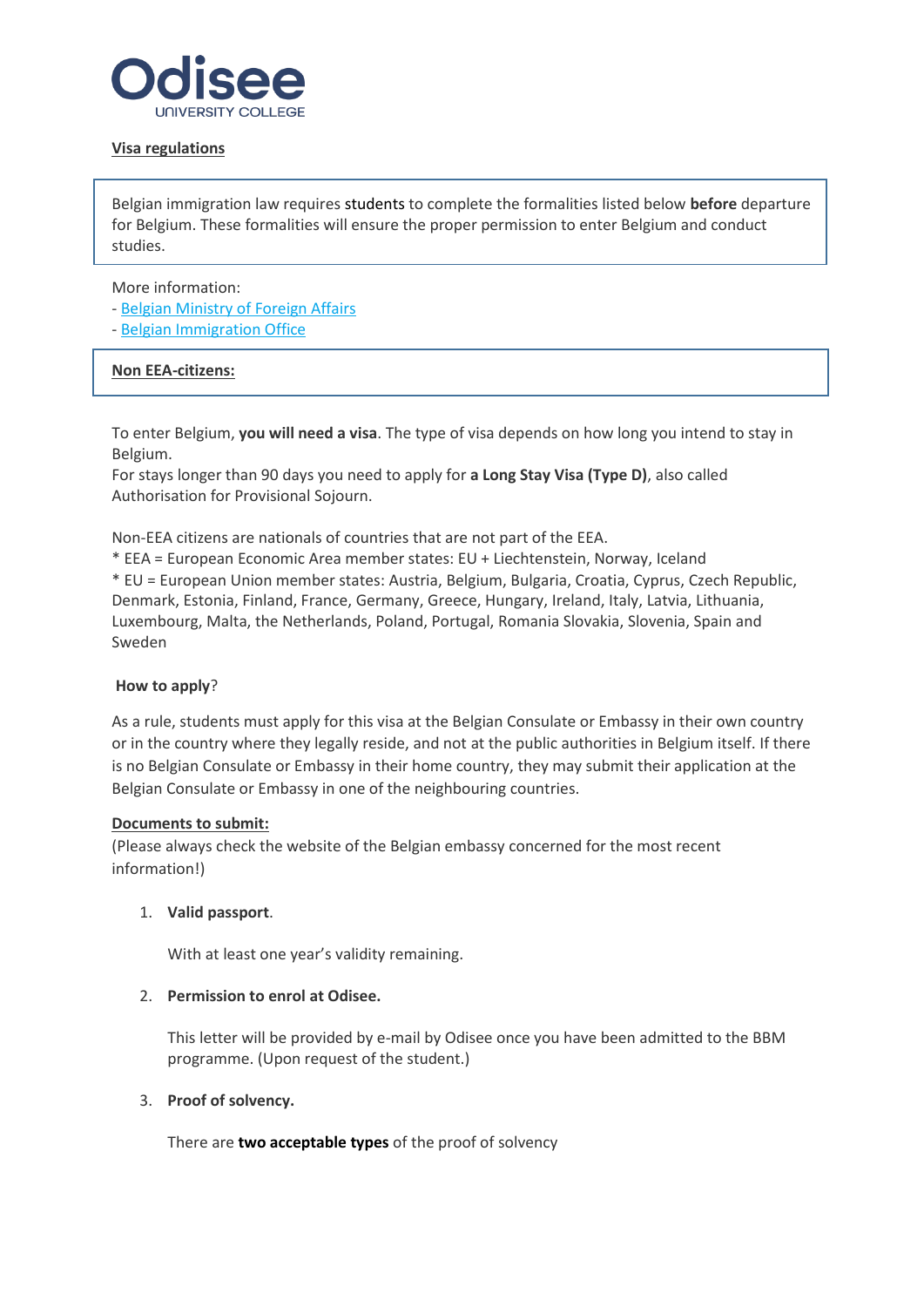

# *a. [Proof of your own financial means](https://www.kuleuven.be/english/admissions/travelling/solvency#2)*

A proof of your own financial means **by transferring a certain amount to a blocked bank account** in Belgium in your name. (Highly recommended procedure.)

This implies that you choose to transfer the appropriate amount of money to the bank account of Odisee, we then provide you with a financial statement you will need to add to your visa application.

After your arrival we will then in turn forward this amount on a monthly basis to your personal bank account in Belgium. (Please note that you can prove your solvency via Odisee for maximum one academic year at a time.)

In the academic year 2021-2022 the required amount was: 700 EUR/month + 100 EUR handling fee = 8500 EUR (700 x 12 ) + 100.

For 2022-2023, this amount is still subject to changes.

Kindly notify the Student Administrative Services Centre about your intention to make use of this procedure [\(bbm@odisee.be\)](mailto:bbm@odisee.be) The detailed instructions will then be communicated to you.

# *b. [Form 'Agreement for Acceptance of Financial Responsibility'](https://www.kuleuven.be/english/admissions/travelling/solvency#3) – Annex 32*

This must be completed and signed by, for example, your parents, relatives or your private sponsors in Belgium who must avail of sufficient income. Belgian law requires that this person, your guarantor, must be able to show that he or she earns at least € 1.738,98 a month. Then, still in addition to this, the guarantor's income must avail of an extra € 679 per month to support the student. The Belgian Consulate or Embassy has the authority to require official proofs of the guarantor's income and to investigate this accordingly. It is recommended that you include these proofs already when you submit the form. In this document the guarantors declare that they agree to shoulder the following costs: your health expenses, your stay in Belgium, your studies, and your return to your home country, for at least one academic year. An option is also provided in the document for your guarantors to shoulder the costs for the entire duration of your studies in Belgium. The document must be legalized by the Belgian Consulate or Embassy. Please note that the amounts mentioned above are subject to increase per year according to the Belgium state's index calculations. In this regard, please verify with the Belgian Consulate or Embassy in your home country the current required amounts.

# More informatio[n here](https://dofi.ibz.be/nl/themes/ressortissants-dun-pays-tiers/etudes/favoris/verbintenis-tot-tenlasteneming) (in Dutch)

In case of doubt, the Belgian Consulate or Embassy in your home country will inform you what kind of proof of solvency is acceptable and what procedures to follow.

# 4. **[Certificate of good conduct.](https://www.kuleuven.be/english/admissions/travelling/good-conduct)**

This certificate, which is also called a police record, can be obtained from the police department in your home country. It should cover the last five years. If the police department in your home country does not provide such a certificate, the Belgian Consulate or Embassy will inform you as to what steps to take. For US citizens, this certificate is also